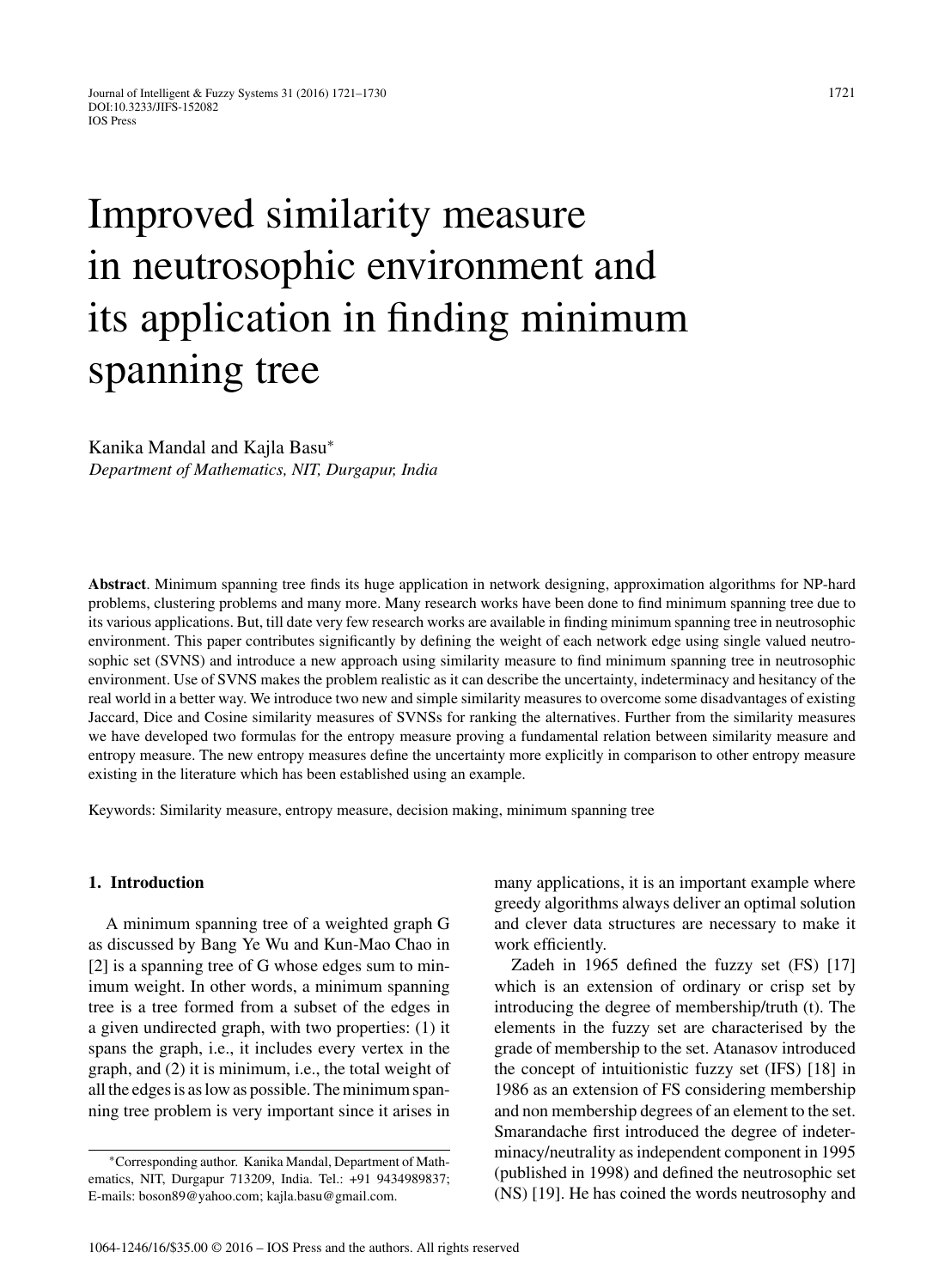neutrosophic. Neutrosophy means knowledge of neutral thought while neutrosophic means having the nature of, or having the characteristic of Neutrosophy. In 2013 he refined the NS to n components:  $t_1, t_2, \ldots$  $t_i$ ;  $i_1$ ,  $i_2$ , ...,  $i_k$ ;  $f_1$ ,  $f_2$ , ...,  $f_l$ , with  $j + k + l = n$ *>* 3. NS generalizes the concept of crisp set, FS, IFS as the elements in the NS are characterised by the grade of truth membership, indeterminacy membership and falsity membership. It can effectively solve uncertainty problems involving indeterminate and inconsistent information.

In [20] Zhang-peng Tian et al. solved green product design selection problems using neutrosophic linguistic information. Xiao-hui Wu et al. [21] established ranking methods for simplified neutrosophic sets based on prioritized aggregation operators and cross-entropy measures to solve multi criteria decision making (MCDM) problem. Interval neutrosophic linguistic aggregation operators were developed and applied to the medical treatment selection process [22] by Yin-xiang Ma et al. Zhang-peng Tian, Hong-yu Zhang et al. [23] established a MCDM method based on cross entropy. Several similarity measures for NS were defined by Broumi and Smarandache [24]. They also defined weighted interval valued neutrosophic sets (IVNSs) [11] and found a cosine similarity measure between two IVNSs. They applied it to problems related to pattern recognition. Jun Ye introduced in [4] a generalized single-valued neutrosophic weighted distance measure and presented two distance-based similarity measures in a single-valued neutrosophic setting. He established a single-valued neutrosophic clustering algorithm on the basis of the two similarity measures. He further generalized the Jaccard, Dice, and cosine similarity measures between two vectors in simplified neutrosophic sets (SNSs) [9]. He then applied the three similarity measures to a MCDM problem in the simplified neutrosophic setting. In [3] Jun Ye defined a generalized single-valued neutrosophic weighted distance and proposed the single valued minimum spanning tree (MST) clustering algorithm.

Many research works have been done on the spanning trees [12, 13, 29, 32] so far, but very few of them are in neutrosophic environment. The weights in the graph may not be known with certainty in real life problems and so can not be defined precisely. Using NS the uncertainty in defining the parameters can be solved in a more efficient manner. In [3] Jun Ye established a method to find MST of a graph where nodes i.e. samples are represented in the form of SVNSs and distance between two nodes which represents the dissimilarity between the corresponding samples has been derived. But in this paper we at first introduce two new similarity measure functions to overcome some disadvantages of existing Jaccard, Dice and cosine similarity measures of SVNSs discussed in [9] for ranking alternatives. Using those new similarity measure formulae, a method to find optimum spanning tree is developed considering the weight of each edge in the graph as SVNS. This paper considers a network problem with multiple criteria which are represented by weight of each edge in NS and finds the optimum spanning tree in neutrosophic environment.

Entropy is also an important conception to measure uncertainty. Eulalia Szmidt and Janusz Kacprzyk introduced a measure of entropy for an IFS in [1]. Hung and Yang discussed a new entropy measure in IFS and compared the degree of fuzziness with different entropy measures in [7]. Ali Aydogdu studied on similarity and entropy of IVNS in [28]. Pinaki Majumdar and S.k. Samanta [5] introduced similarity measure and entropy measure of SVNSs. A relationship between similarity measure and entropy measure was investigated in [25] for IFS and for interval valued IFS in [26]. In this paper a fundamental relation between similarity measure and entropy measure of SVNS has been established and thereby, two new entropy measures have been posed. With an example it has also been proved that the new entropy measures give more meaningful result.

The rest of the paper is structured as follows: Section 2 introduces some concepts of NSs and simplified neutrosophic sets. Section 3 describes the basic concept of the graph and minimum spanning trees. In Section 4 we define a new similarity measure and entropy function to compare the NSs. Section 5 presents algorithm for finding optimum spanning tree in neutrosophic environment. In Section 6, a numerical example demonstrates the application and effectiveness of the proposed similarity measure in decision-making problems and the solution approach to find minimum spanning tree in neutrosophic environment. We conclude the paper in Section 7.

# **2. Neutrosophic sets**

# *2.1. Definition [19]*

Let *U* be an universe of discourse then the neutrosophic set A is defined as

 $A = \{ \langle x : T_A(x), I_A(x), F_A(x) \rangle, x \in U \}$ , where the functions T, I, F:  $U \rightarrow$ ] <sup>-</sup>0, 1<sup>+</sup> [define respectively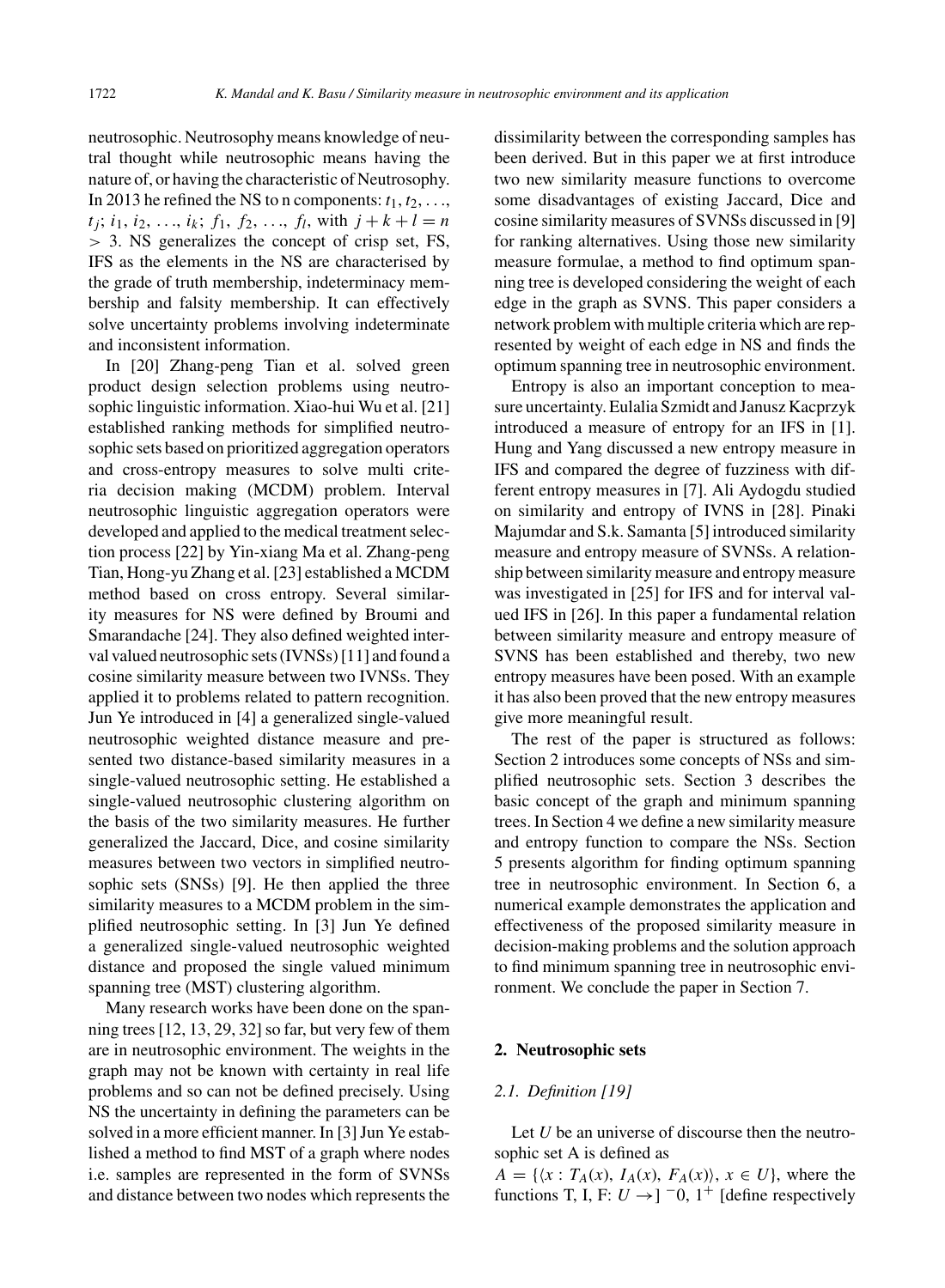the degree of membership (or Truth), the degree of indeterminacy and the degree of non-membership (or falsehood) of the element  $x \in U$  to the set A with the condition  $-0 \le T_A(x) + I_A(x) + F_A(x) \le 3^+$ .

To apply NS to science and technology, we consider the NS which takes the value from the subset of [0, 1] instead of ]−0*,* 1+[; i.e., we consider SNS as defined by Ye in [14].

# *2.2. Simplified neutrosophic set*

Let X be a space of points (objects) with generic elements in X denoted by x. An NS A in X is characterized by a truth-membership function  $T_A(x)$ , an indeterminacy membership function  $I_A(x)$ , and a falsity-membership function  $F_A(x)$ , if the functions  $T_A(x)$ ,  $I_A(x)$ ,  $F_A(x)$  are singletone subintervals/subsets in the real standard [0, 1], i.e.,  $T_A(x)$  :  $X \to [0, 1]$ ,  $I_A(x) : X \to [0, 1]$  and  $F_A(x) : X \to$ [0, 1]. Then a simplification of the NS A is denoted by  $A = \{ \langle x, T_A(x), I_A(x), F_A(x) \rangle, x \in X \}.$ 

#### *2.3. Single valued neutrosophic sets (SVNS)*

Let X be a space of points (objects) with generic elements in X denoted by x. A SVNS A in X is characterized by a truth-membership function  $T_A(x)$ , an indeterminacy membership function  $I_A(x)$  and a falsity-membership function  $F_A(x)$ , for each point  $x \in X$ ,  $T_A(x)$ ,  $I_A(x)$ ,  $F_A(x) \in [0, 1]$ . Therefore, a SVNS A can be written as

 $A_{SVNS} = \{ \langle x, T_A(x), I_A(x), F_A(x) \rangle, x \in X \}.$  For two SVNSs,

 $A_{SVNS} = \{ \langle x, T_A(x), I_A(x), F_A(x) \rangle, x \in X \}$  and  $B_{SVNS} = \{ \langle x, T_B(x), I_B(x), F_B(x) \rangle, x \in X \},\$  the following expressions are defined in [15] as follows:  $A_{NS} \subseteq B_{NS}$  if and only if  $T_A(x) \leq T_B(x)$ ,  $I_A(x) \geq$  $I_B(x)$ ,  $F_A(x) \geq F_B(x)$ .  $A_{NS} = B_{NS}$  if and only if  $T_A(x) = T_B(x)$ ,  $I_A(x) =$  $I_B(x)$ ,  $F_A(x) = F_B(x)$ .

 $A^{c} = \langle x, F_{A}(x), 1 - I_{A}(x), T_{A}(x) \rangle.$ 

For convenience, a SVNS A is denoted by  $A =$  $\langle T_A(x), I_A(x), F_A(x) \rangle$  for any x in X. For two SVNSs A and B, the operational relations are defined by [15]:

$$
A \cup B = \langle \max (T_A(x), T_B(x)),
$$
  
\n
$$
\min (I_A(x), I_B(x)),
$$
  
\n
$$
\min (F_A(x), F_B(x)) \rangle
$$
 (1)

$$
A \cap B = \langle \min \left( T_A(x), T_B(x) \right),
$$

$$
\max \left( I_A(x), I_B(x) \right), \qquad (2)
$$

$$
\max \left( F_A(x), F_B(x) \right) \rangle
$$

#### **3. Graph and minimum spanning trees**

A graph G consists of a set V of vertices and a collection E (not necessarily a set) of unordered pairs of vertices, called edges. A graph is symbollically represented as  $G = (V, E)$ . The order of a graph is the number of its vertices, and its size is the number of its edges. A graph may be of two types: an undirected graph and a directed graph. Each edge in the undirected graph is an unordered pair  $v_i$ ,  $v_j$ , whereas each edge in the directed graph is an ordered pair  $v_i$ ,  $v_j$ , where the vertices  $v_i$  and  $v_j$  are called the end points of an edge. A sequence of edges and vertices that can be traveled between two different vertices is called a path.

# *3.1. Weighted graphs*

A weighted graph is a graph, in which each edge has a weight (some real number).

# *3.2. Weight of a graph*

The sum of the weights of all edges of a graph G is the weight of that graph.

# *3.3. Subgraphs*

The graph  $H = (W, F)$  is a subgraph of the graph G  $= (V, E)$  if W is a subset of V and F is a subset of E.

# *3.4. Connected graphs*

A pair of vertices in a graph is a connected pair if there is a path between them. A graph is a connected graph if every pair of vertices in G is a connected pair, otherwise it is disconnected graph.

# *3.5. Cycle*

A closed walk in a graph is a walk between a vertex and itself. A closed walk in which no edges repeat is a circuit. A cycle is a circuit with no repeated vertices.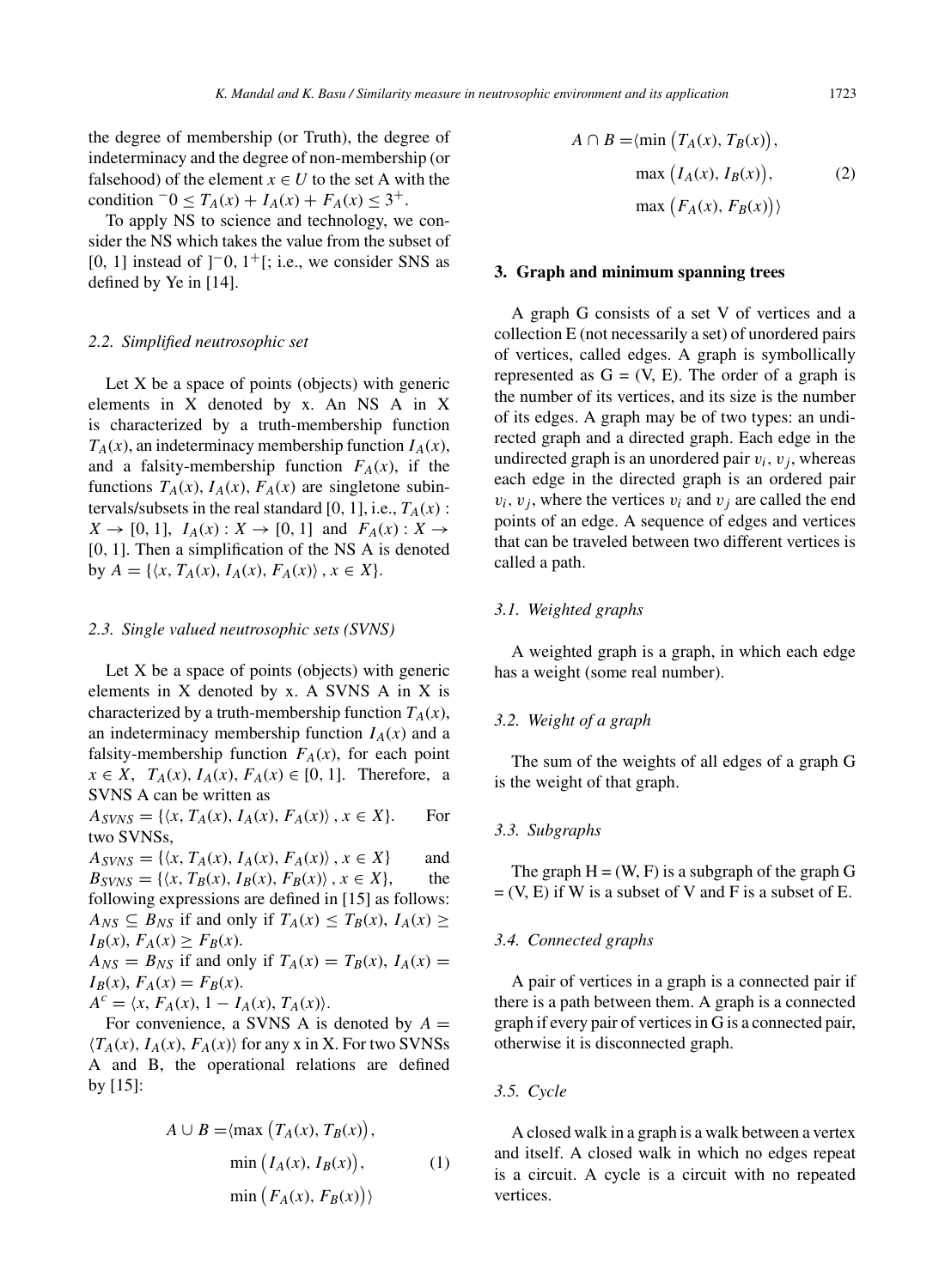# *3.6. Acyclic graph*

An acyclic graph is a graph with no cycles. A tree is a connected acyclic graph.

# *3.7. Spanning tree*

A connected acyclic graph that contains all nodes of G is called a spanning tree of the graph. Any set of straight line segments connecting pairs of nodes such that

- 1. no closed loops occur,
- 2. each node is visited by at least one line, and
- 3. a tree is connected is also called a spanning tree of the graph.

# *3.8. Minimum Spanning Tree*

Minimum spanning tree in an undirected connected weighted graph is a spanning tree of minimum weight (among all spanning trees).

# **4. Similarity measure**

# *4.1. Definition 1*

As stated in [9], [10], [11] similarity measure S for  $SVNS(X)$  is a real function on universe X such that  $S: SVNS(X) \times SVNS(X) \rightarrow [0, 1]$  and satisfies the following properties:

- (i)  $0 \leq S(A, B) \leq 1, \forall A, B \in SVNS(X)$ ,
- (ii)  $S(A, B) = S(B, A), \forall A, B \in SVNS(X),$ (iii)  $S(A, B) = 1$ *, when*  $A = B$ ,  $\forall A$ ,
- $B \in SVNS(X)$ .

We state the additional two properties (iv) and (v) for the similarity measure.

(iv)  $S(A, A^c) = 0$  if A is a crisp set,  $\forall A \in P(X)$ , (v)  $S(A, B) \geq S(A, C)$  if  $|T_A(x) - T_B(x)| \leq$  $T_A(x) - T_C(x)$ ,  $|F_A(x) - F_B(x)| \le |F_A(x) - F_B(x)|$  $F_C(x)$ | along with  $|I_A(x) - T_B(x)| \leq |I_A(x) - T_B(x)|$ *I<sub>C</sub>*(*x*)|, ∀*A*, *B* ∈ *SVNS*(*X*).

# *4.2. Jaccard, Dice and cosine similarity measures*

Jaccard, Dice, cosine weighted similarity measures between two SVNSs A and B as discussed by Jun Ye in [9] are

# *WJ*(*A, B*)  $= \sum_{i=1}^n w_i \frac{T_A(x_i)T_B(x_i)+I_A(x_i)I_B(x_i)+F_A(x_i)F_B(x_i)}{(T_A(x_i))^2+(I_A(x_i))^2+(F_A(x_i))^2+...}$  $(T_A(x_i))^2 + (I_A(x_i))^2 + (F_A(x_i))^2 +$  $(T_B(x_i))^2 + (I_B(x_i))^2 + (F_B(x_i))^2 T_A(x_i)T_B(x_i) - I_A(x_i)I_B(x_i) - F_A(x_i)F_B(x_i)$ *WD*(*A, B*)  $=\sum_{i=1}^n w_i \frac{2(T_A(x_i)T_B(x_i)+I_A(x_i)I_B(x_i)+F_A(x_i)F_B(x_i))}{(T_A(x_i))^2+(I_A(x_i))^2+1}$  $(F_A(x_i))^2 + (T_B(x_i))^2 + (I_B(x_i))^2 + (F_B(x_i))^2$

$$
WC(A, B)
$$
  
=  $\sum_{i=1}^{n} w_i \frac{T_A(x_i)T_B(x_i) + I_A(x_i)I_B(x_i) + F_A(x_i)F_B(x_i)}{\sqrt{(T_A(x_i))^2 + I_A(x_i))^2 + F_A(x_i))^2}}$   
 $\sqrt{(T_B(x_i))^2 + I_B(x_i))^2 + F_B(x_i)^2}$ 

# *4.3. The proposed similarity measures for SVNSs*

In this paper we propose two new similarity measures for SVNSs. Let *U* be the universe.

 $A = \{ (x_i : T_A(x_i), I_A(x_i), F_A(x_i)) \}, x_i \in A \}$  and  $B = \{ (x_i : T_B(x_i), I_B(x_i), F_B(x_i)) \}, x_i \in B \}$  are two SVNSs in *U*. Then Our proposed similarity functions between A and B are:

$$
S^{1}(A, B) = \frac{1}{n} \sum_{x_{i} \in X} [1 - \log_{2}[1 + \frac{1}{4}[|T_{A}(x_{i}) - T_{B}(x_{i})| +2|I_{A}(x_{i}) - I_{B}(x_{i})| + |F_{A}(x_{i}) - F_{B}(x_{i})|]]].
$$
\n(3)

$$
S^{2}(A, B) = \frac{1}{n} \sum_{x_{i} \in X} \cos(\frac{\pi}{2} \cdot \frac{1}{4} [|T_{A}(x_{i}) - T_{B}(x_{i})| +2|I_{A}(x_{i}) - I_{B}(x_{i})| + |F_{A}(x_{i}) - F_{B}(x_{i})|]).
$$
\n(4)

The similarity measures defined above are better than existing ones which can be established by the fact given below:

For two SVNSs A and B in X, if  $T_A(x_i) = I_A(x_i) =$  $F_A(x_i) = 0$  and/or  $T_B(x_i) = I_B(x_i) = F_B(x_i) = 0$  for any  $x_i$  in X ( $i = 1, 2, \ldots, n$ ) Jaccard, Dice and cosine similarity measures are undefined. But our proposed similarity measures (3), (4) overcome this drawback.

# *4.3.1. Theorem 1*

Both the proposed similarity measure functions satisfy the properties as defined in subsection 4.1

**Proof.** Clearly  $S^i(A, B)$  (i=1,2) satisfies the properties (i), (ii), (iii), and (iv). We prove only property (v).  $\text{If } |T_A(x) - T_B(x)| \leq |T_A(x) - T_C(x)|, |F_A(x) - T_B(x)|$  $F_B(x)| \leq |F_A(x) - F_C(x)|, |I_A(x) - T_B(x)| \leq |I_A(x)|$  $-I_C(x)$ ,  $[|T_A(x_i) - T_B(x_i)| + 2|I_A(x_i) - I_B(x_i)| +$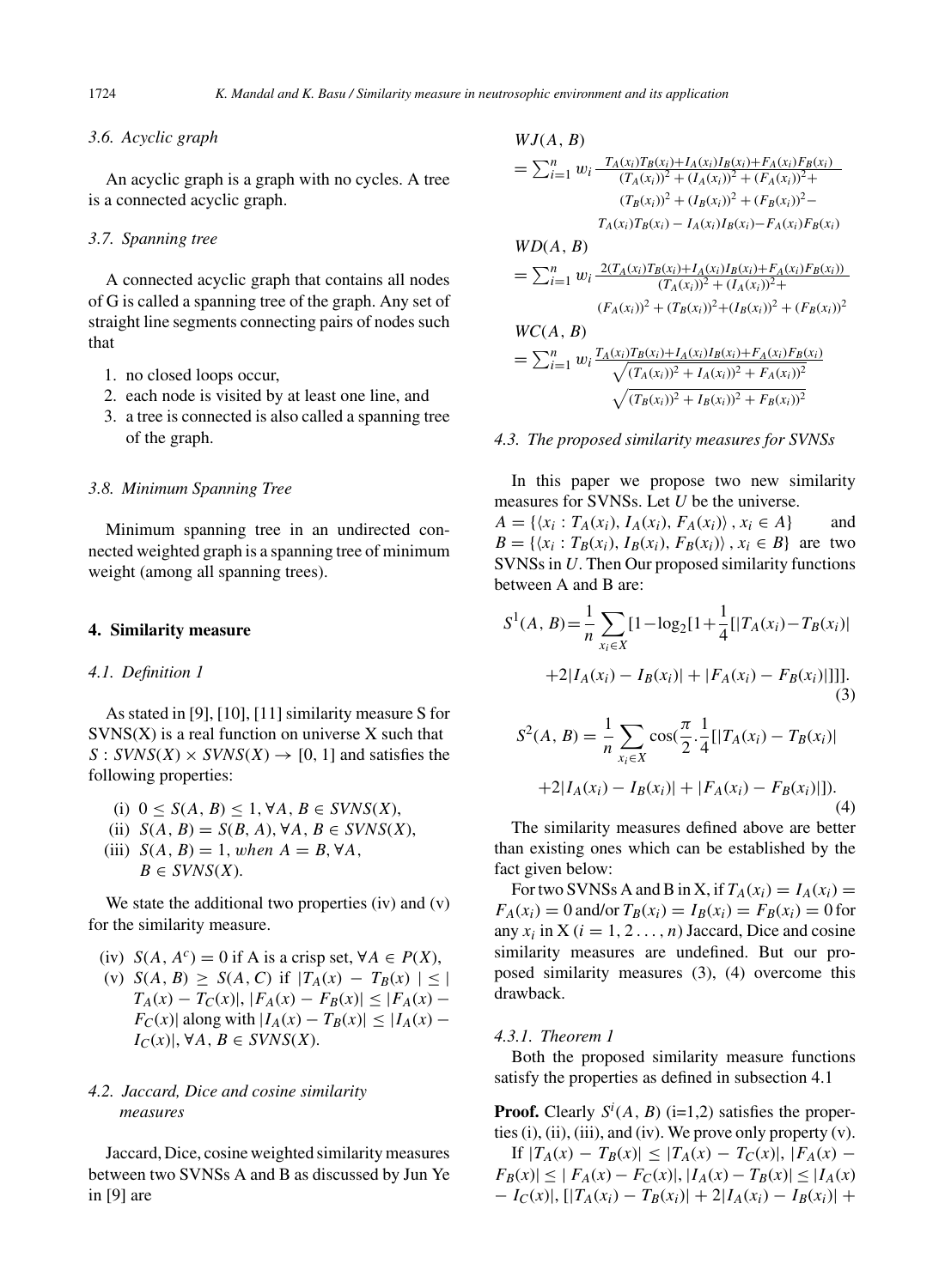$|F_A(x_i) - F_B(x_i)|$  ≤ [| $T_A(x_i) - T_C(x_i)$ | + 2| $I_A(x_i)$  $-I_C(x_i)|+|F_A(x_i)-F_C(x_i)|$ i.e.  $1 - \log_2 \left[ 1 + \frac{1}{4n} \sum_{x_i \in X} \left[ |T_A(x_i) - T_B(x_i)| \right] \right]$  $+ 2|I_A(x_i) - I_B(x_i)| + |F_A(x_i) - F_B(x_i)|] \geq 1 \log_2\left[1+\frac{1}{4n}\sum_{x_i\in X}\left[|T_A(x_i)-T_C(x_i)|+2|I_A(x_i)-\right]\right]$  $I_C(x_i)|+|F_A(x_i) - F_C(x_i)|]$ i.e  $S^1(A, B) > S^1(A, C)$ .

And in similar way  $S^2(A, B)$  also satisfies the property (v).

#### *4.4. Weighted similarity measure*

The weighted similarity measure  $S_w$ , between two SVNSs A and B satisfies the following properties:

- (i)  $0 \le S_w(A, B) \le 1$ ,
- (ii)  $S_w(A, B) = S_w(B, A),$
- (iii)  $S_w(A, B) = 1$ , when A=B,
- (iv)  $S_w(A, A^c) = 0$  when A is a crisp set,
- (v)  $S_w(A, B) \ge S_w(A, C)$  when  $|T_A(x) T_B(x)|$  $\leq |T_A(x) - T_C(x)|$ ,  $|F_A(x) - F_B(x)| \leq$  $|F_A(x) - F_C(x)|$  and  $|I_A(x) - T_B(x)| \le$  $|I_A(x) - I_C(x)|$ .

# *4.4.1. Proposed weighted similarity function*

Let  $w_i$  be the weight for each element  $x_i$  ( $i =$ 1, 2, ..., *n*),  $w_i \in [0, 1]$  and  $\sum_{i=1}^{n} w_i = 1$ . Then our proposed weighted similarity functions are

$$
S_w^1(A, B) = \sum_{x_i \in X} w_i [1 - \log_2[1 + \frac{1}{4} [T_A(x_i) - T_B(x_i)] + 2] I_A(x_i) - I_B(x_i)] + |F_A(x_i) - F_B(x_i)|]]].
$$
\n(5)

$$
S_w^2(A, B) = \sum_{x_i \in X} w_i \cos[\frac{\pi}{2} \frac{1}{4} [|T_A(x_i) - T_B(x_i)| +2|I_A(x_i) - I_B(x_i)| + |F_A(x_i) - F_B(x_i)|]]. \tag{6}
$$

# *4.4.2. Theorem 2*

It is very clear that both the proposed weighted similarity measure functions satisfy the properties as defined in subsection 4.4.

# *4.5. Comparison of new weighted similarity measures of SVNS with the existing measures*

**Example 1.**  $A = \{x_1, (0.2, 0.5, 0.6); x_2(0.2, 0.4, 0.4)\}$ and *B* = { $x_1$ , (0.2, 0.4, 0.4);  $x_2$ (0.4, 0.2, 0.3)} with  $w_1$ 

 $= 0.55$  and  $w_2 = 0.45$ . Weighted Jaccarad similarity measure  $WJ(A, B) = 0.8386$ . Weighted Dice similarity measure  $WD(A, B) = 0.9105$ . Weighted Cosine similarity measure  $WC(A, B) = 0.9358$ .  $S_w^1(A, B) =$ 0.8197 and  $S_w^2(A, B) = 0.9763$ ;

**Example 2.** *C* = {*x*1*,* (0*.*3, 0*.*2, 0*.*3); *x*<sup>2</sup> (0*.*5, 0*.*2, 0.3);  $x_3$ , (0.5, 0.3, 0.8)} and  $D = \{x_1, (0.7, 0, 0.1);$ *x*<sup>2</sup> (0*.*6, 0*.*1, 0*.*2); *x*3, (0*.*5, 0*.*3, 0*.*8)} with *w*<sup>1</sup> = 0*.*35,  $w_2 = 0.25$  and  $w_3 = 0.40$ . Weighted Jaccarad similarity measure  $WJ(C, D) = 0.8067$ . Weighted Dice similarity measure  $WD(C, D) = 0.8738$ . Weighted Cosine similarity measure  $WC(C, D) = 0.8939$ .  $S_w^1(C, D) = 0.8529$  and  $S_w^2(C, D) = 0.9702$ ;

It may be observed from the above examples that the values of similarity from the new formulae are almost similar to those from the existing measures.

# *4.6. Entropy measure*

Let  $N(X)$  be the collection of all SVNS in X. We introduce the entropy as a function  $E_N : N(X) \to$ [0*,* 1] which satisfies the following axioms:

- (i)  $E_N(A) = 0$  if A is a crisp set
- (ii)  $E_N(A) = 1$  if  $(T_A(x), I_A(x))$ ,  $F_A(x)$  = (0.5, 0.5, 0.5) ∀ *x* ∈ *NX*
- (iii)  $E_N(A) \le E_N(B)$  if A is less fuzzy than B. i.e  $T_A(x) \leq T_B(x)$  and  $F_A(x) \geq F_B(x)$  together with  $|I_A(x) - I_{A^c}(x)| \geq |I_B(x) - I_{B^c}(x)|$ , for  $T_B(x) \leq F_B(x)$ . or  $T_A(x) \geq T_B(x)$ ,  $F_A(x) \leq F_B(x)$  together with  $|I_A(x) - I_{A^c}(x)|$  ≥  $|I_B(x) - I_{B^c}(x)|$ , for  $T_B(x) \geq F_B(x)$ .

(iv) 
$$
E_N(A) = E_N(A^c)
$$
.

Different authors have defined different formulas of entropy for IFS [1, 7, 25, 26], SVNS [5] and IVNS [28]. In [5] Majumdar and Samanta gave the formula of entropy for SVNS A in X as follows:

$$
E(A) = 1 - \frac{1}{n} \sum_{x_i \in X} (T_A(x_i) + F_A(x_i)). |I_A(x_i) - I_{A^c}(x_i)|.
$$

Now we establish a fundamental relation between similarity measure and entropy measure.

#### *4.7. Theorem*

Let S be the similarity measure for  $SVNS(X)$  and  $A \in SVNS(X)$ , then  $S(A, A^c) = E(A)$ .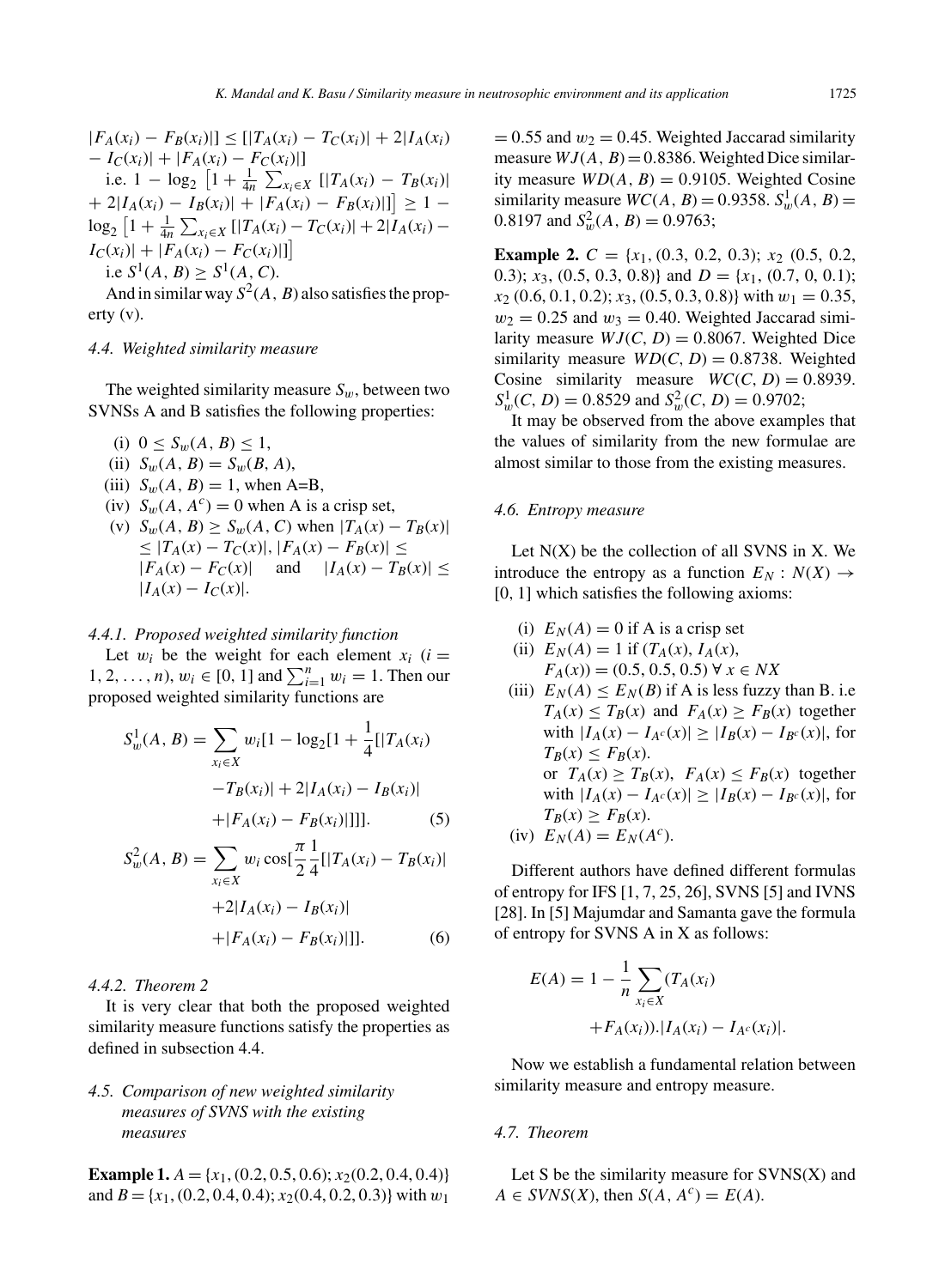**Proof.** We need to prove all the properties of entropy measure defined in 4.4

 $(P_1)$  When A is crisp set, i.e.,  $A \in P(X)$ , then from definition in 4.1,

 $S(A, A^c) = 0$ , i.e.,  $E(A) = 0$ 

 $(P_2)$  When  $A = (0.5, 0.5, 0.5)$ ,  $A^c =$  $(0.5, 0.5, 0.5)$ , i.e.,  $A = A^{c}$ , i.e.,  $S(A, A^{c}) = 1$ , i.e.,  $(P_2)$  is satisfied.

 $(P_3)$ 

**Case 1:** For  $T_B(x) \leq F_B(x)$  A is less fuzzy than B, when  $T_A(x) \leq T_B(x)$  and  $F_A(x) \geq F_B(x)$ together with  $|I_A(x) - I_{A^c}(x)| \geq |I_B(x) - I_{B^c}(x)|;$ Now from relations of  $T_A$ ,  $F_A$ ,  $T_B$  and  $F_B$ defined above, we get  $T_A(x) \le T_B(x) \le F_B(x) \le$ *F<sub>A</sub>*(*x*); this implies  $|F_B(x) - T_B(x)| \le |F_A(x) T_A(x)$ |, i.e.  $|T_B - T_B^c| \le |T_A - T_A^c|$  and  $|F_B - F_B^c| \le$  $|F_A - F_A^c|$ , as  $T_A^c(x) = F_A(x)$  and  $F_A^c(x) = T_A(x)$ and same holds for  $T_B(x)$  and  $F_B(x)$ . Now these three relations  $|T_B - T_B^c| \le |T_A - T_A^c|, |F_B - F_B^c| \le$  $|F_A - F_A^c|$  and  $|I_B(x) - I_{B^c}(x)| \leq |I_A(x) - I_{A^c}(x)|$ confirm  $S(A, A^c) \geq S(B, B^c)$ .

**Case 2:** For  $T_B(x) \geq F_B(x)$ , A is less fuzzy than B,when  $T_A(x) \ge T_B(x)$ ,  $F_A(x) \le F_B(x)$  together with  $|I_A(x) - I_{A^c}(x)| \geq |I_B(x) - I_{B^c}(x)|$ . From above we get  $F_A(x) \leq F_B(x) \leq T_B(x) \leq T_A(x);$ this implies  $|T_B(x) - F_B(x)| ≤ |T_A(x) - F_A(x)|$ , i.e.  $|T_B - T_B^c| \le |T_A - T_A^c|$  and  $|F_B - F_B^c| \le |F_A F_A^c$ |. Also  $|I_B(x) - I_{B^c}(x)| \leq |I_A(x) - I_{A^c}(x)|$  holds and results in *S*(*A*, *A<sup>c</sup>*)  $\geq$  *S*(*B*, *B<sup>c</sup>*).

#### *4.8. Formulation of entropy measure*

From similarity measure functions as proposed in 4.3, we get two formulae of entropy measure:

$$
E^{1}(A) = \frac{1}{n} \sum_{x_i \in X} [1 - \log_2[1 + \frac{1}{2} | T_A(x_i) - F_A(x_i) |
$$

$$
+ | I_A(x_i) - I_{A^c}(x_i) |]]. \tag{7}
$$

$$
E^{2}(A) = \frac{1}{n} \sum_{x_{i} \in X} \cos[\frac{\pi}{2} \frac{1}{2} (|T_{A}(x_{i}) - F_{A}(x_{i})| + |I_{A}(x_{i}) - I_{A^{c}}(x_{i})|)].
$$
\n(8)

Formulae (7) and (8) clearly satisfy the axioms (i),  $(ii)$  and  $(iv)$ .

To prove the axiom (iii), let A is less fuzzy than B.

**Case 1.** When  $T_B(x) \leq F_B(x)$ ,  $T_A(x) \leq T_B(x)$  and  $F_A(x) \geq F_B(x)$  together with  $|I_B(x) - I_{B^c}(x)| \leq$  $|I_A(x) - I_{A^c}(x)|,$ i.e.,  $(T_A(x) - F_A(x)) \le (T_B(x) - F_B(x) \le 0$  and  $|I_B(x) - I_{B^c}(x)| \leq |I_A(x) - I_{A^c}(x)|$ i.e.,  $|T_A(x) - F_A(x)| \ge |T_B(x) - F_B(x)|$  and

 $|I_A(x) - I_{A^c}(x)| \geq |I_B(x) - I_{B^c}(x)|$ i.e.,  $E^1(A) \le E^1(B)$  and also  $E^2(A) \le E^2(B)$ .

**Case 2.** When  $T_B(x) > F_B(x)$ ,  $T_A(x) > T_B(x)$  and  $F_A(x) \leq F_B(x)$  together with  $|I_A(x) - I_{A^c}(x)|$  $|I_A(x) - I_{A^c}(x)|,$ 

i.e.,  $(T_A(x) - F_A(x)) \ge (T_B(x) - F_B(x) \ge 0$  and  $|I_A(x) - I_{A^c}(x)| \geq |I_B(x) - I_{B^c}(x)|$ 

i.e.,  $|T_A(x) - F_A(x)| \ge |T_B(x) - F_B(x)|$  and  $|I_A(x) - I_{A^c}(x)| \geq |I_B(x) - I_{B^c}(x)|,$ i.e.,  $E^1(A) \le E^1(B)$  and also  $E^2(A) \le E^2(B)$ .

*4.8.1. Example*

Let  $X = \{a, b, c, d\}$  be the universe and A be a SVNS in X defined as:

$$
A = \{ (a, \langle 0.5, 0.2, 0.9 \rangle), (b, \langle 0.8, 0.4, 0.2 \rangle), (c, \langle 0.3, 0.8, 0.7 \rangle), (d, \langle 0.6, 0.3, 0.5 \rangle) \}.
$$

 $E(A) = 0.48$ ,  $E^1(A) = 0.493024$ ,  $E^2(A) =$ 0*.*786984.

#### *4.9. Analysis of entropy measures*

**Example 1.** On a surface with cracks there is a chance that a coin while flipping, falls into a crack and gets stuck on its edge [31]. In this case if A is an event of getting head then A can be written as (0*,* 1*,* 0) (chance(Head), indeterminacy, chance(Tale)) in neutrosophic environment. Entropy measure defined in [5] gives the following result:  $E(A) = 1$ . But  $E^1(A) = 0.415$  and  $E^2(A) = 0.707$ . Considering the event some certainty is there as the position is neither head nor tail for sure. But immediately some factors like wind or severe rain that may turn the coin down to either head or tail or keep it in indeterminate position. Though it is certainly an indeterminacy case but natural factors may pour the uncertainty to it and it is not sure what the result will be among head, tail and indeterminacy. The event seems to be a certain one but uncertainty may arise due to the existence of some factors. So the event is a mix of certainty and uncertainty. So uncertainty measure should be neither 1 nor 0, rather it should be between 0 and 1. So the results from our entropy measures are more meaningful.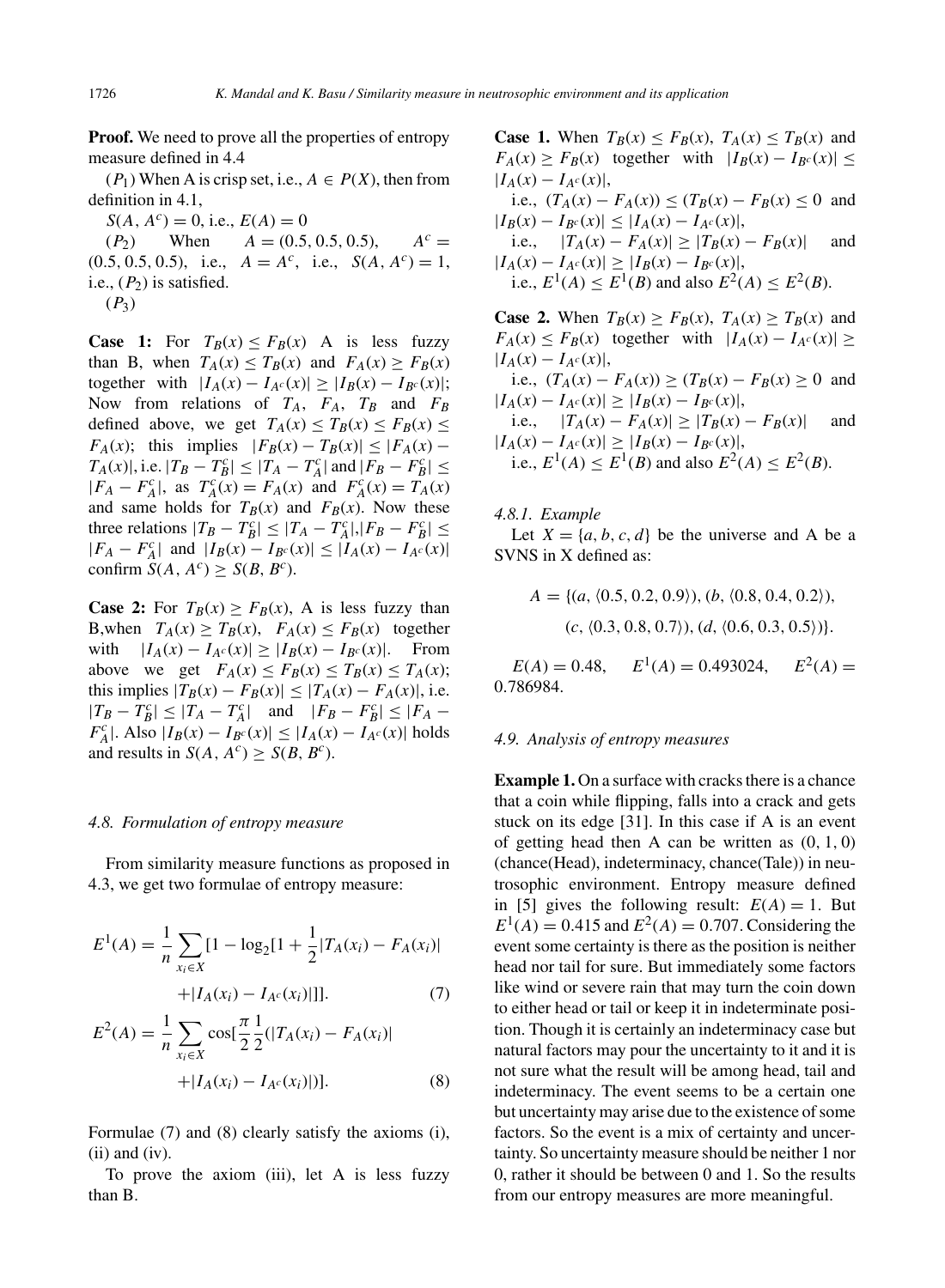# **5. Algorithm for finding optimum spanning tree in neutrosophic environment**

Let  $A = \{A_1, A_2, \ldots, A_n\}$  be a set of nodes of a network.  $e_{ij}$  $(i, j = 1, 2, ..., n)$  are the collection of SVNSs which express the weightage of the path  $A_iA_j$ . Let for each of the path  $A_iA_j$  there be m criteria  $c_1, c_2, \ldots, c_m$  which are represented by weight of each edge, where each  $c_k$  are in neutrosophic form and  $c_k = \left\{ T_{e_{ij}}^k, I_{e_{ij}}^k, F_{e_{ij}}^k \right\}, (k = 1, 2, ..., m).$ In this case each  $e_{ij}(i, j = 1, 2, \ldots, n)$  is represented by the following form of a SVNS:  $e_{ij} = \left\{ \left\langle c_k, T_{e_{ij}}^k, I_{e_{ij}}^k, F_{e_{ij}}^k \right\rangle, c_k \in \{c_1, c_2, \ldots, c_m\} \right\}.$ Assume that the weight of the criterion  $c_k(k = 1, 2, \ldots, m)$ , entered by the decisionmaker, is  $w_k$ ,  $w_k \in [0, 1]$  and  $\sum_{k=1}^{m} w_k = 1$ . We propose a method to derive the single valued neutrosophic optimum spanning tree through the algorithm given below:

Step 1: Calculate the ideal weight *O*<sup>∗</sup> among all the edges  $e_{ij}$  as per the criteria to be considered. Generally, the evaluation criteria can be categorized into two types: benefit criteria and cost criteria. Let K be a set of benefit criteria and M be a set of cost criteria. In the proposed decision-making method, an ideal edge can be identified by using a maximum operator for the benefit criteria and a minimum operator for the cost criteria to determine the best value of each criterion among all alternatives. So  $O^* = \{c_1^*, c_2^*, c_3^*, \dots, c_m^*\}$ where for a benefit criterion  $c_k^* = \left\{ \max_{ij} T_{e_{ij}}^k, \min_{ij} I_{e_{ij}}^k, \min_{ij} F_{e_{ij}}^k \right\}$ , while for a cost criterion,  $c_k^* = \begin{cases} \min_{ij} T_{e_{ij}}^k, \max_{ij} I_{e_{ij}}^k, \max_{ij} F_{e_{ij}}^k \end{cases}$ Step 2: Establish the weighted similarity matrix *Sw*

 $=(S_w i j)_{n \times n} = (S_w(e_{ij}, O^*))_{n \times n}$  using formulae (5) and (6) to measure the similarity between the weight of each edge and the ideal weight.

Step 3: Construct the optimum spanning tree of the single valued neutrosophic graph G(A,E) by Kruskal algorithm [27].

- 1. Arrange the edges of the weighted graph in decreasing order by similarity measure values from the similarity matrix  $S_w$  and set a subgraph S of G to be empty set .
- 2. At each step choose the edge e with greatest similarity measure value to be added to the subgraph S, where the end point of e is disconnected.
- 3. Repeat step 2 until S spans all the vertices.

# **6. Numerical example**

A cable TV company is planning to lay cable to a new neighborhood (Fig. 1). It is constrained to bury the cable only along certain paths as shown in the graph. It wants to avoid some of those paths which might be more expensive, because they are longer, or require the cable to be buried deeper. It wants to use those paths using of which will cost less and signal will reach faster. A spanning tree for that graph would be a subset of those paths that has no cycles but still connects to every house. There might be several spanning trees possible. A optimum spanning tree would be one with the lowest total cost and least signal-flow time.

A decision maker evaluates the time and cost of each path in SVNSs which are given by matrix T and matrix C respectively. The weight vectors of time and cost are 0.45 and 0.55 respectively. We use the newly introduced approach to obtain the optimum spanning tree from the decision matrix for time  $T = (T_{ij})_{n \times n} = (T(A_i, A_j))_{n \times n}$  and decision matrix for cost  $C = (C_{ij})_{n \times n} = (C(A_i, A_j))_{n \times n}$ where  $T(A_i, A_j)$  and  $C(A_i, A_j)$  denote the time and cost for the path  $A_iA_j$  respectively.

Step 1: Time and cost are cost criteria and they are to be minimum. From matrix T and C we can obtain the following ideal weight:

$$
O^* = \{(0.2, 0.4, 0.5), (0.3, 0.5, 0.6)\}
$$

Step 2: calculate the weighted similarity matrix  $S_w = (S_w i j)_{n \times n} = (S_w(e_{ij}, O^*))_{n \times n}$ . Here,  $S_w^1$  and  $S_w^2$  are the two similarity matrices which have been obtained by using equations (5) and (6) respectively.



Fig. 1. Network.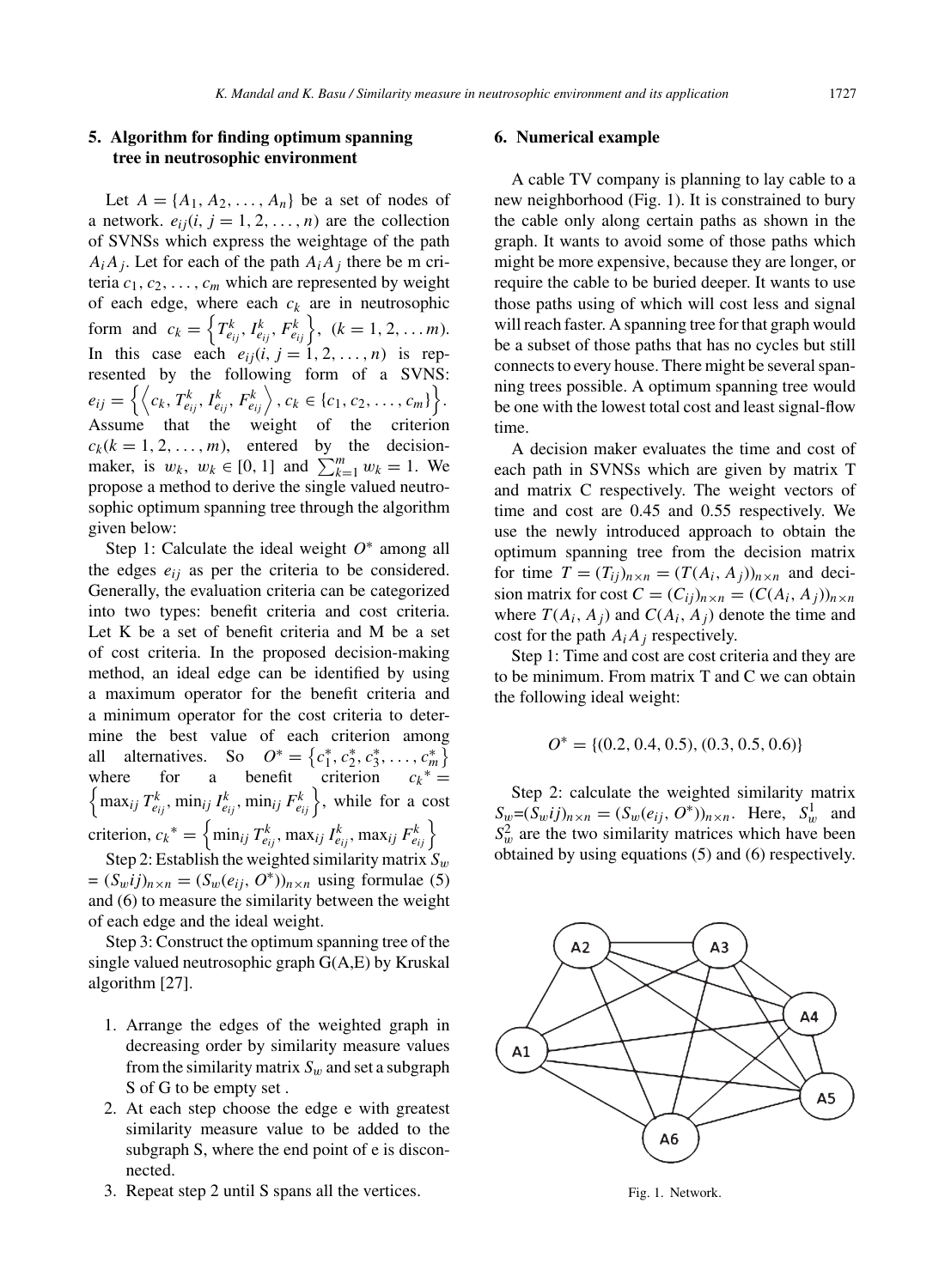*T* =  $\lceil$  $\overline{\phantom{a}}$  $\overline{\phantom{a}}$  $\overline{\phantom{a}}$  $\overline{\phantom{a}}$  $\overline{\phantom{a}}$  $\overline{\phantom{a}}$  $\overline{\phantom{a}}$  $\overline{\phantom{a}}$  $\overline{\phantom{a}}$  $\overline{\phantom{a}}$  $\overline{\phantom{a}}$ Decision matrix for time (information given by DM)  $(0.7, 0.2, 0.15)$   $(0.6, 0.2, 0.1)$   $(0.3, 0.2, 0.5)$   $(0.4, 0.3, 0.3)$   $(0.55, 0.2, 0.25)$  $(0.7, 0.2, 0.15)$  -  $(0.4, 0.3, 0.35)$   $(0.5, 0.1, 0.4)$   $(0.2, 0.3, 0.3)$   $(0.6, 0.3, 0.3)$  $(0.6, 0.2, 0.1)$   $(0.4, 0.3, 0.35)$   $(0.55, 0.2, 0.25)$   $(0.4, 0.2, 0.4)$   $(0.2, 0.4, 0.4)$  $(0.3, 0.2, 0.5)$   $(0.5, 0.1, 0.4)$   $(0.55, 0.2, 0.25)$   $(0.4, 0.2, 0.4)$   $(0.9, 0.2, 0)$  $(0.4, 0.3, 0.3)$   $(0.2, 0.3, 0.3)$   $(0.4, 0.2, 0.4)$   $(0.44, 0.2, 0.35)$  -  $(0.5, 0.15, 0.35)$  $(0.55, 0.2, 0.25)$   $(0.6, 0.3, 0.3)$   $(0.2, 0.4, 0.4)$   $(0.9, 0.2, 0)$   $(0.5, 0.15, 0.35)$ ⎤ ⎥  $\overline{a}$  $\overline{a}$  $\overline{a}$  $\overline{a}$  $\overline{a}$  $\overline{a}$  $\overline{a}$  $\perp$  $\perp$  $\overline{a}$  $\lceil$  $\overline{\phantom{a}}$ Decision matrix for cost (information given by DM)  $(0.6, 0.3, 0.2)$   $(0.7, 0.2, 0.1)$   $(0.6, 0.3, 0.1)$   $(0.8, 0.1, 0.1)$   $(0.57, 0.2, 0.15)$ ⎤ ⎥

$$
C = \begin{bmatrix} (0.6, 0.3, 0.2) & - & (0.8, 0.1, 0.1) & (0.7, 0.1, 0.1) & (0.3, 0.2, 0.6) & (0.5, 0.4, 0.2) \\ (0.7, 0.2, 0.1) & (0.8, 0.1, 0.1) & - & (0.7, 0.1, 0.15) & (0.8, 0.2, 0.1) & (0.4, 0.5, 0.1) \\ (0.6, 0.3, 0.1) & (0.7, 0.1, 0.1) & (0.7, 0.1, 0.15) & - & (0.6, 0.2, 0.2) & (0.8, 0.2, 0.1) \\ (0.8, 0.1, 0.1) & (0.3, 0.2, 0.6) & (0.8, 0.2, 0.1) & (0.6, 0.2, 0.2) & - & (0.75, 0.1, 0.2) \\ (0.57, 0.2, 0.15) & (0.5, 0.4, 0.2) & (0.4, 0.5, 0.1) & (0.8, 0.2, 0.1) & (0.75, 0.1, 0.2) & - \end{bmatrix}
$$

*S*1  $w^1 =$  $\lceil$  $\blacksquare$  $\overline{\phantom{a}}$  $\overline{\phantom{a}}$  $\overline{\phantom{a}}$ 1 0*.*630684 0*.*576982 0*.*715352 0*.*614436 0*.*628848 ⎤ 0*.*630684 1 0*.621531* 0*.574103* 0*.8227225* 0*.736966* 0*.*576982 0*.*621531 1 0*.*581094 0*.*628318 0*.*873071 0*.*715352 0*.*574103 0*.*581094 1 0*.*659693 0*.*514573 0*.*614436 0*.*827225 0*.*628318 0*.*659693 1 0*.*587619 0*.*628848 0*.*736966 0*.*873071 0*.*514573 0*.*587619 1  $\overline{a}$ 0.581094 0.628318 0.873071  $\overline{a}$ 0.659693 0.514573  $\perp$  $\perp$ ⎥  $\overline{a}$ 

*S*2  $\frac{u}{w} =$  $\lceil$ 0.896447  $\parallel$ ⎢ ⎢ ⎢ 0*.*931475 0*.*84782 0*.*854415 1 0*.*908482 0*.*809204  $\vert$  $\overline{\phantom{a}}$  $\overline{\phantom{a}}$ 1 0*.*896447 0*.*858401 0*.*931475 0*.*85593 0*.*893599 ⎤ 0*.*896447 1 0*.*857906 0*.*84782 0*.*979284 0*.*951106 0*.*858401 0*.*857906 1 0*.*854415 0*.*878184 0*.*984472 0*.*85593 0*.*979284 0*.*878184 0*.*908482 1 0*.*857713 0*.*893599 0*.*951106 0*.*984472 0*.*809204 0*.*857713 1 ⎥  $\overline{\phantom{a}}$  $\cdot$  $\overline{\phantom{a}}$  $\cdot$  $\perp$  $\overline{\phantom{a}}$  $\overline{\phantom{a}}$  $\overline{a}$ 

Step 3. Establish the optimum spanning tree of the single-valued neutrosophic graph  $G(A,E)$  by Kruskal algorithm [27].

1. Sort the edges of G in decreasing order by weights from matrix  $S_w^1$ .

$$
S_w^1 36 > S_w^1 52 > S_w^1 62 > S_w^1 41 > S_w^1 54 > S_w^1 21 > S_w^1 61 > S_w^1 53 > S_w^1 32 > S_w^1 51 > S_w^1 65 > S_w^1 43 > S_w^1 31 > S_w^1 42 > S_w^1 64.
$$

Sort the edges of G in decreasing order by weights from matrix  $S_w^2$ .

| $S_w^2 36 > S_w^2 52 > S_w^2 62 > S_w^2 41 > S_w^2 54 >$         |
|------------------------------------------------------------------|
| $S_w^2$ 61 > $S_w^2$ 21 > $S_w^2$ 53 > $S_w^2$ 31 > $S_w^2$ 32 > |
| $S_w^2$ 65 > $S_w^2$ 51 > $S_w^2$ 43 > $S_w^2$ 42 > $S_w^2$ 64.  |

- 2. Keep an empty subgraph S of G and add the edge e with the greatest weight to S, where the end point of e is disconnected; thus we choose  $e_{36}$  between  $A_3$  and  $A_6$  in both cases.
- 3. Repeat process (2) until the subgraph S spans six nodes in both cases. Thus, the same optimum spanning tree of the single-valued neutrosophic graph  $G(A, E)$  is obtained in both the cases, as shown in Fig. 2.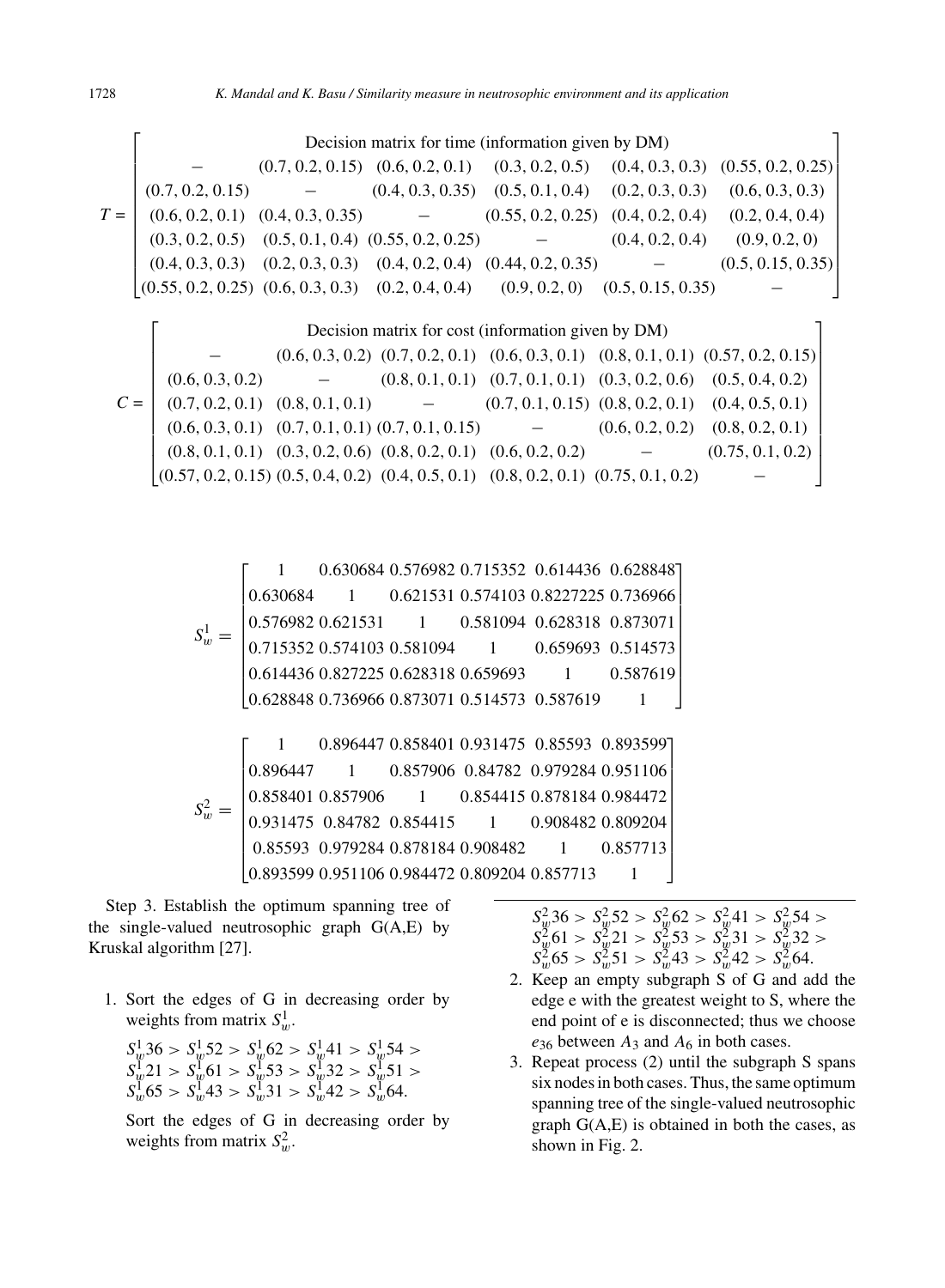

Fig. 2. Optimum spanning tree.

# **7. Conclusion**

This paper proposes a solution approach of the optimum spanning tree problems considering the inconsistency, incompleteness and indeterminacy of the information. The approach shows how to fulfill a network problem with multiple criteria optimally to get the optimum spanning tree in neutrosophic environment. Additionally, this paper proposes a couple of similarity measure methods which can be used to compare between NSs. Also we deduce a couple of entropy measure approaches which give meaningful result as already discussed in the paper while determining the uncertainty of events.

# **Acknowledgments**

The authors are grateful to National Institute of Durgapur for financial support.

# **References**

- [1] E. Szmidt and J. Kacprzyk, Entropy for intuitionistic fuzzy sets, *Fuzzy Sets and Systems* **118** (2001), 467–477.
- [2] B.Y. Wu and K.-M. Chao, *Spanning Trees and Optimization Problems*, Chapman and Hall/CRC Press, USA, 2004.
- [3] J. Ye, Single-valued neutrosophic minimum spanning tree and its clustering method, *Journal of Intelligent Systems* **23** (2014), 311–324.
- [4] J. Ye, Clustering methods using distance-based similarity measures of single-valued neutrosophic sets, *Journal of Intelligent Systems* **23** (2014), 379–389.
- [5] P. Majumdar and S.K. Samanta, On similarity and entropy of neutrosophic sets, *Journal of Intelligent and Fuzzy Systems* **26** (2014), 1245–1252.
- [6] L. Zadeh, Fuzzy entropy and conditioning, *Information Sciences* **40** (1986), 165–174.
- [7] W.-L. Hung and M.-S. Yang, Fuzzy entropy on intuitionistic fuzzy sets, *International Journal of Intelligent Systems* **21** (2006), 443–451.
- [8] S. Broumi and F. Smarandache, On similarity and entropy of neutrosophic sets, *Neutrosophic Sets and Systems* **1** (2013), 54–62.
- [9] J. Ye, Vector similarity measures of simplified neutrosophic sets and their application in multicriteria decision making, *International Journal of Fuzzy Systems* **16** (2014), 204–215.
- [10] A. Mukherjee and S. Sarkar, Several similarity measures of neutrosophic soft sets and its application in real life problems, *Annals of Pure and Applied Mathematics* **7** (2014), 1–6.
- [11] S. Broumi and F. Smarandache, Cosine similarity measure of interval valued neutrosophic sets, *Neutrosophic Sets and Systems* **5** (2014), 15–20.
- [12] Dr. D. Vijayalakshmir and R. Kalaivani, Minimum cost spanning tree using matrix algorithm, *International Journal of Scientific and Research Publications* **4** (2014), 3319–3323.
- [13] J. Zhang, J. Zhou and S. Zhong, Models for inverse minimum spanning tree problem with fuzzy edge weights, *Journal of Intelligent and Fuzzy Systems* **27** (2014), 2691–2702.
- [14] J. Ye, A multicriteria decision-making method using aggregation operators for simplified neutrosophic sets, *Journal of Intelligent and Fuzzy Systems* **26** (2014), 2459–2466.
- [15] H. Wang, F. Smarandache, Y.Q. Zhang and R. Sunderraman, Single valued neutrosophic sets, *in Multispace and Multistructure* **4** (2010), 410–413.
- [16] R.C. Prim, Shortest connection networks and some generalizations, *Bell System Technical Journal* **36** (1957), 389–1401.
- [17] L.A. Zadeh, Fuzzy sets, *Information and Control* **8** (1965), 338–353.
- [18] K. Atanassov, Intuitionistic fuzzy sets, *Fuzzy Sets and Systems* (1986), 87–96.
- [19] F. Smarandache *Neutrosophy/Neutrosophic Probability, Set, and Logic*, In: Amer Res Press, Rehoboth, USA, 1998, p. 105.
- [20] Zhang-Peng, T.J. Wang and J.-Q. Wang and H.-Y. Zhang, Simplified neutrosophic linguistic multicriteria group decision-making approach to green product development, *Group Decision and Negotiation* **4** (2016), 1–31.
- [21] X.-H. Wu and J.-Q. Wang and J.-J. Peng and X.-H. Chen, Cross-entropy and prioritized aggregation operator with simplified neutrosophic sets and their application in multicriteria decision-making problems, *International Journal of Fuzzy System* (2016), 1–13.
- [22] Y.-X. Ma and J.-O. Wang and J. Wang and X. Wu, An interval neutrosophic linguistic multi-criteria group decision-making method and its application in selecting medical treatment options, *Neural Computer & Application*, 1–21.
- [23] Z.-P. Tian and H.-Y. Zhang, J. Wang, J.-Q. Wang and X.-H. Chen, Multi-criteria decisionmaking method based on a cross-entropy with interval neutrosophic sets, *International Journal of Systems Science* (2015). doi 10.1080/00207721.2015.1102359